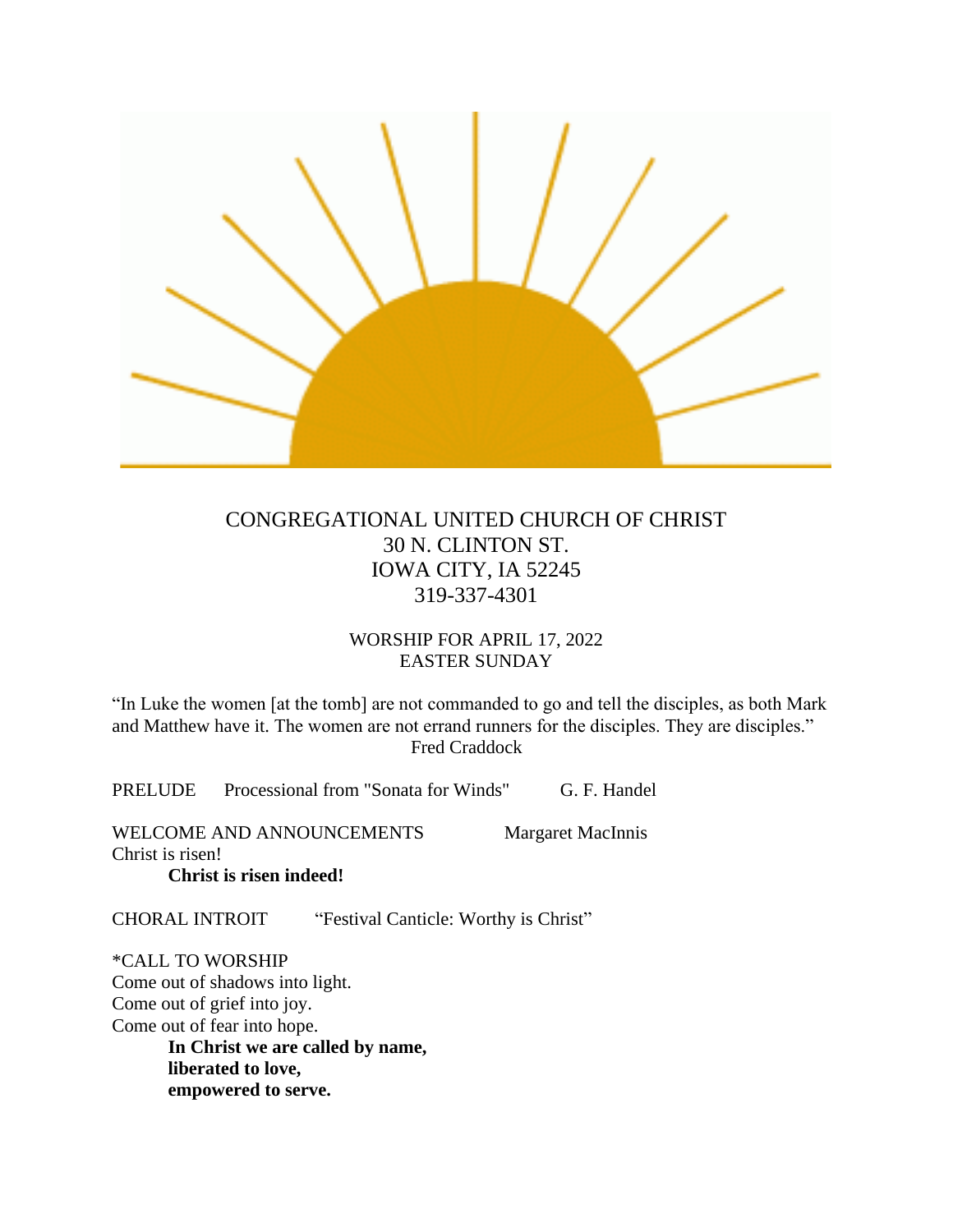Christ who was dead Is raised to life **Christ who suffered Has overcome the world [Unison] We rise, risen Christ, to greet you.**

\*HYMN 123 "Jesus Christ Is Risen Today" (verses 1-3) **Jesus Christ is risen today, Alleluia! our triumphant holy day, Alleluia! who did once upon the cross Alleluia! suffer to redeem our loss. Alleluia!**

**Hymns of praise then let us sing Alleluia! unto Christ our heavenly King, Alleluia! who endured the cross and grave, Alleluia! sinners to redeem and save. Alleluia!**

**But the pains which he endured, Alleluia! our salvation have procured; Alleluia! now above the sky he's King, Alleluia! where the angels ever sing. Alleluia!**

## OPENING PRAYER

**God of dawn and new beginnings, we celebrate this day with joy. We give you thanks for all that we are and all that we will become. We thank you for all good thingsfor the air that we breathe, for the ground on which we walk, and for our very being, body and soul, that makes us who we are.**

**You, O Risen Christ, our companion, our center, our friend: We thank you for all those who share our life with us and all those with whom we share this life on earth.**

**We recognize the measure of freedom we have to share each other's burdens, seek justice, and increase the good.**

**Help us to carry the joy and power of resurrection with us every day. Amen.**

ANTHEM "This Joyful Eastertide" S. Drummond Wolff

TIME OF PRAYER Prayers of the People Silent Prayer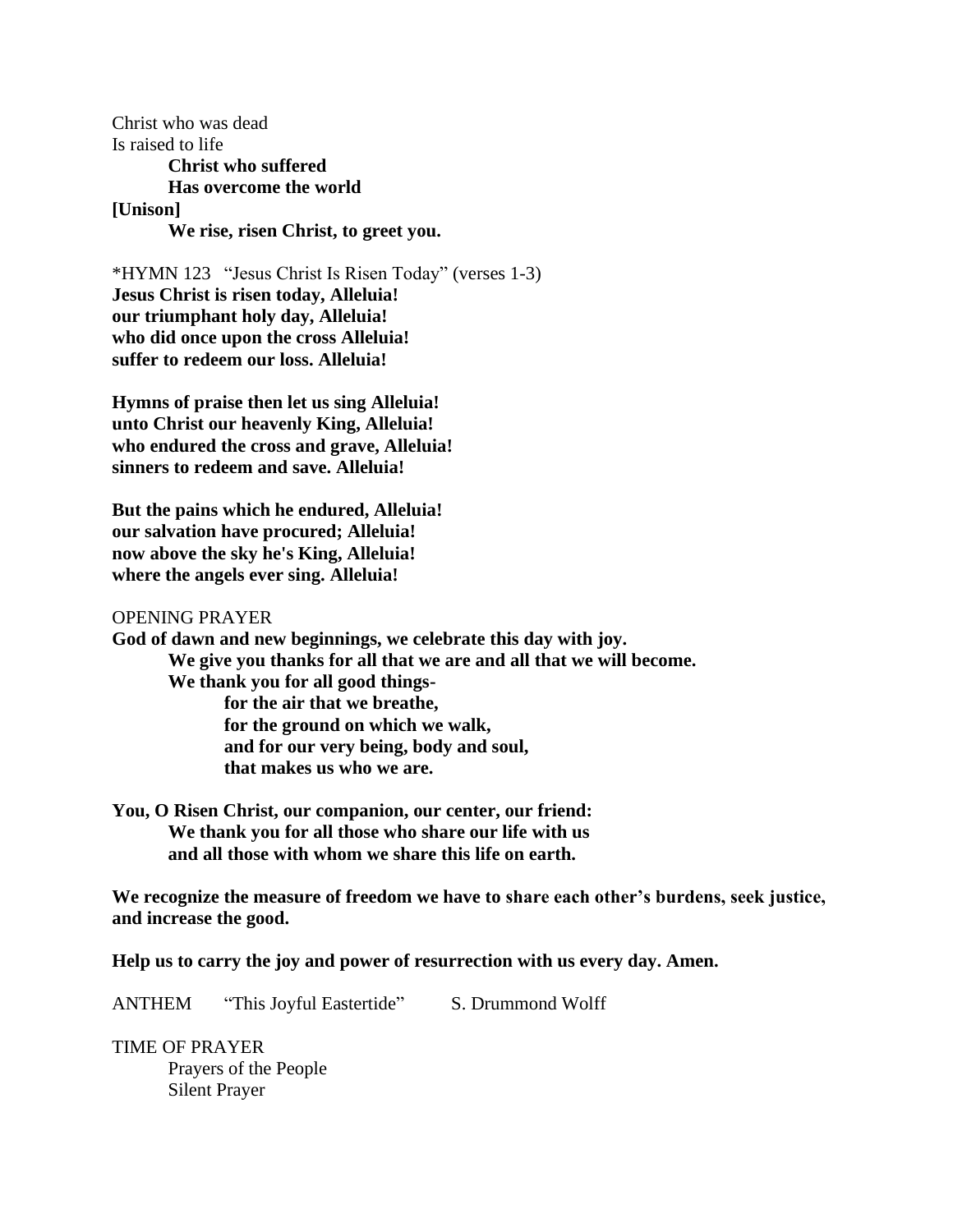#### The Prayer of Our Savior

**Our Father, who art in heaven, hallowed be thy name, thy kingdom come, thy will be done, on earth as it is in heaven. Give us this day our daily bread; and forgive us our debts, as we forgive our debtors; and lead us not into temptation, but deliver us from evil. For thine is the kingdom, and the power, and the glory, forever. Amen.**

#### SERVICE OF GIVING

Invitation Offertory Processional from "Riccardo" G.F. Handel \*Response **Praise God, from whom all blessings flow, Praise Christ, all creatures here below, Praise Holy Spirit evermore; Praise Triune God, whom we adore. Amen. \***Prayer of Dedication

#### CHILDREN'S MESSAGE

(At this time, children are dismissed to attend Children's Church.)

SCRIPTURE LESSON Isaiah 52:7-10, 13-15

PSALM 118:1-2, 14-24 Give thanks to the Lord, who is good,

whose mercy endures forever.

**Let Israel now proclaim, "The mercy of the Lord endures forever."** The Lord is my strength and my song and has become my salvation.

#### **There is a sound of exultation and victory**

#### **in the tents of the righteous:**

"The right hand of the Lord has triumphed! the right hand of the Lord is exalted! the right hand of the Lord has triumphed!"

## **I shall not die, but live,**

## **and declare the works of the Lord.**

The Lord has punished me sorely but did not hand me over to death.

# **Open for me the gates of righteousness;**

#### **I will enter them;**

#### **I will offer thanks to the Lord.**

"This is the gate of the Lord;

those who are righteous may enter."

## **I will give thanks to you, for you answered me and have become my salvation.**

The same stone which the builders rejected has become the chief cornerstone.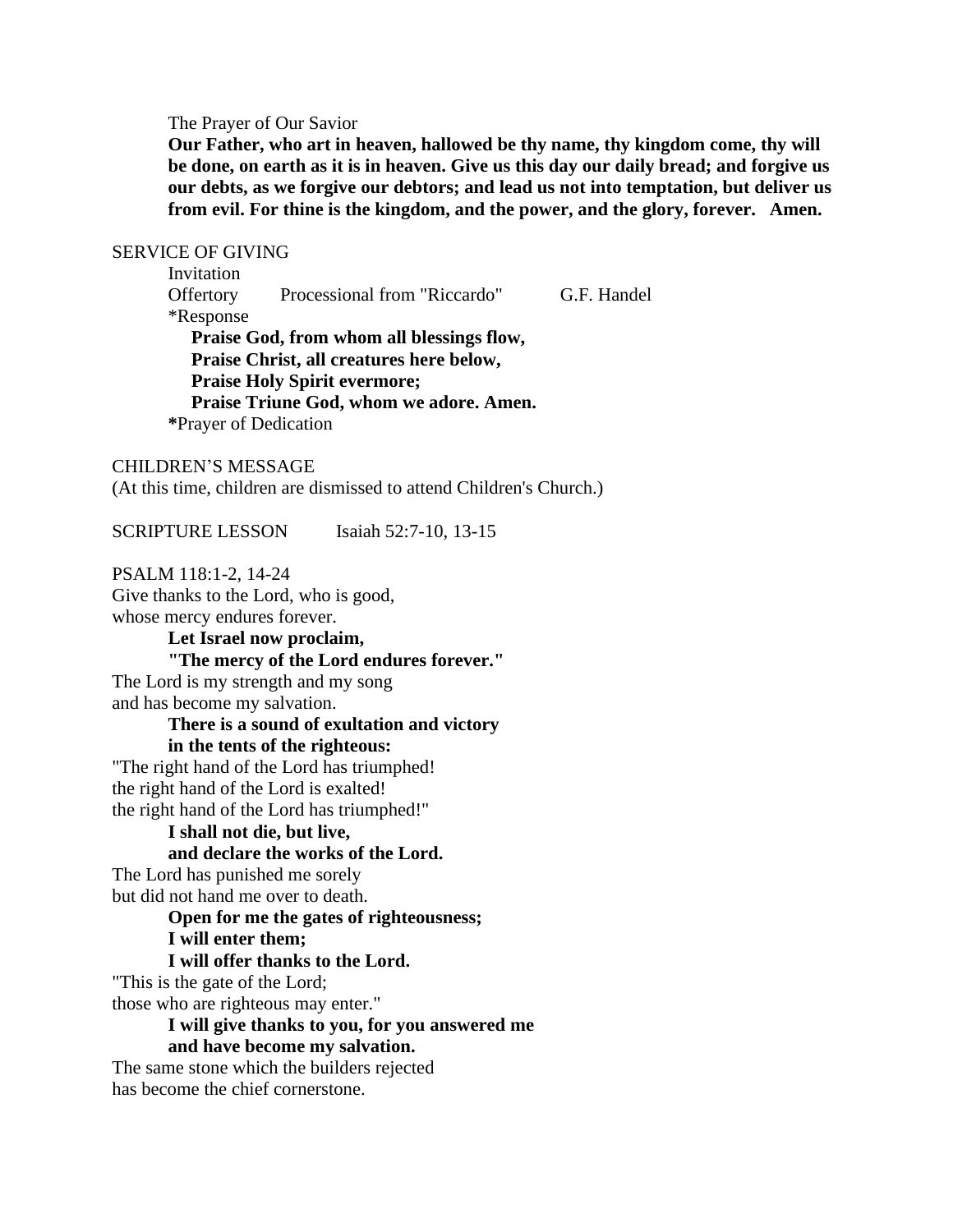**This is the Lord's doing, and it is marvelous in our eyes.**

**[Unison]**

**This is the day God has made; we will rejoice and be glad in it.**

SCRIPTURE LESSON Luke 24:1-12

SERMON "Easter Interruptions"

\*HYMN 122 "Thine is the Glory" **Thine is the glory, risen, conquering Son: endless is the victory thou o'er death hast won; angels in bright raiment rolled the stone away, kept the folded grave-clothes where thy body lay.**

**Refrain: Thine is the glory, risen, conquering Son; endless is the victory thou o'er death hast won.**

**Lo! Jesus meets us, risen from the tomb; lovingly he greets us, scatters fear and gloom; let the church with gladness, hymns of triumph sing, for the Lord now liveth, death hath lost its sting. [Refrain]**

**No more we doubt thee, glorious Prince of life; life is naught without thee: aid us in our strife; make us more than conquerors, through thy deathless love: bring us safe through Jordan to thy home above. [Refrain]**

\*BENEDICTION

CHORAL RESPONSE "Hallelujah Chorus" G.F. Handel

| Minister:                        |  |
|----------------------------------|--|
| Director of Children's Programs: |  |
| Organist:                        |  |
| <b>Choir Director</b>            |  |
| <b>Office Manager</b>            |  |

The Rev. Bill Lovin The Rev. Ann Molsberry **Bill Crouch** Chris Nakielski Jenn Harden

**WE'RE GLAD THAT YOU HAVE JOINED US FOR WORSHIP THIS MORNING.** We are putting the safety of both the vaccinated and the unvaccinated in our congregation and the community first. Masks are required for all people in all parts of the building. We will keep social distance in the pews. Everyone is invited to Coffee Hour in Rockwood Hall after worship. Masks are optional in Rockwood Hall during Coffee Hour.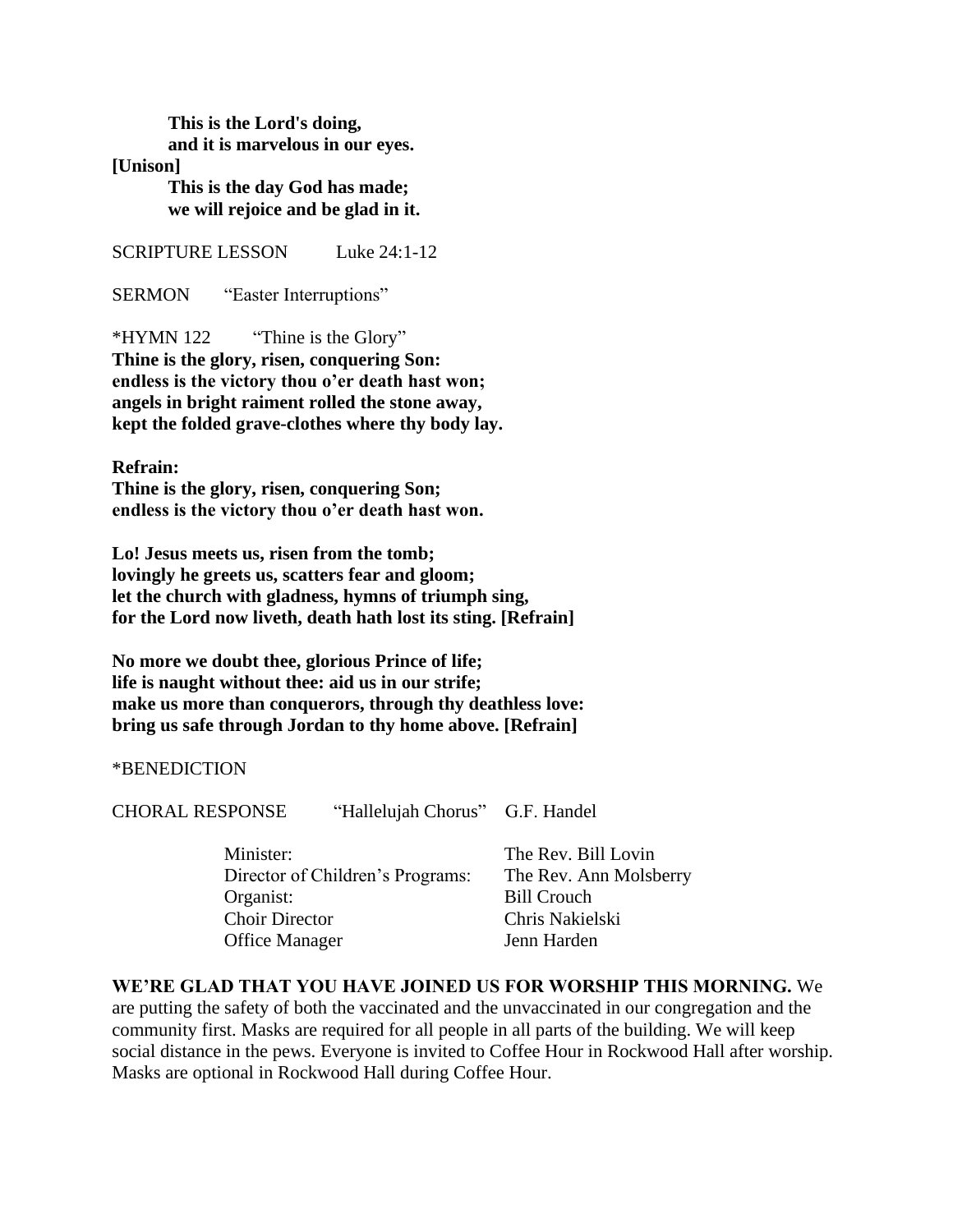**THANKS TO EVERYONE WHO MADE OUR LENTEN OBSERVANCES AND EASTER CELEBRATIONS SO SPECIAL THIS YEAR:** The Board of Christian Education for sponsoring the Ash Wednesday dinner, Patte Henderson and Bryan Clemons for coordinating our daily Lenten Reflections and all who wrote Reflections, the choir, Chris Nakielski, and Bill Crouch for glorious music through these days, the children of the church school, Ann Molsberry and the church school teachers for their Palm Sunday worship leadership, the Deacons for guiding us as we continue our reopening journey, the men of the church for serving the Easter breakfast, all who read during worship or led worship, everyone who contributed to the One Great Hour of Sharing offering, and everyone who has joined us for worship throughout Lent and this morning.

**THANKS TO EVERYONE WHO HELPED SHOWER THE SANCTUARY WITH FLOWERS THIS MORNING.** The flowers given by Theresa Messelien and Jim Martin are in memory of their parents: Ken & Alice Martin; and Ted & Ann Messlein.

**THANKS TO EVERYONE WHO GAVE TO THE ONE GREAT HOUR OF SHARING OFFERING LAST SUNDAY:** This offering has long been an important part of the life of our congregation. For many years now, we have been on the list of Top 100 giving churches. Your generous gift will support the relief work of not only the UCC but also many other denominations united in caring for refugees, in providing medical care, and in disaster recovery efforts. You can still give to support this important work. Use the special OGHS envelopes in the pews and put "OGHS" in the memo line of your check.

**SAYING GOODBYE TO BOB AND CLAIRE.** After over 40 years in Iowa City and as members of Congregational UCC, Bob and Claire Ashman are moving to be close to their daughter in Massachusetts. We will say goodbye with a special Coffee Hour after worship this morning. Everyone is invited to share their memories, their thoughts, and their good wishes with Bob and Claire in the book that is in Rockwood Hall.



Want to give online? Scan the QR code for our giving app. Your giving makes a world of difference.

**WE ARE NOW LIVE STREAMING OUR WORSHIP SERVICES AT 10:15 ON SUNDAY MORNING.** You can join us online in real time at [https://vimeo.com/event/1424751.](https://vimeo.com/event/1424751) This streaming address is the same each week.

**RECORDINGS OF THE WORSHIP SERVICES** are posted after worship on Sunday at [https://vimeo.com/channels/1547852.](https://vimeo.com/channels/1547852) The recordings remain up permanently, so you can watch past worship services at your convenience or recommend them to a friend.

**RETURN TO HOPE LODGE! HELP PREPARE THE MAY 9 MEAL:** Before the pandemic our church was providing an evening meal for the residents of Hope Lodge once a month. The American Cancer Society Hope Lodge houses cancer patients (and their caregivers)